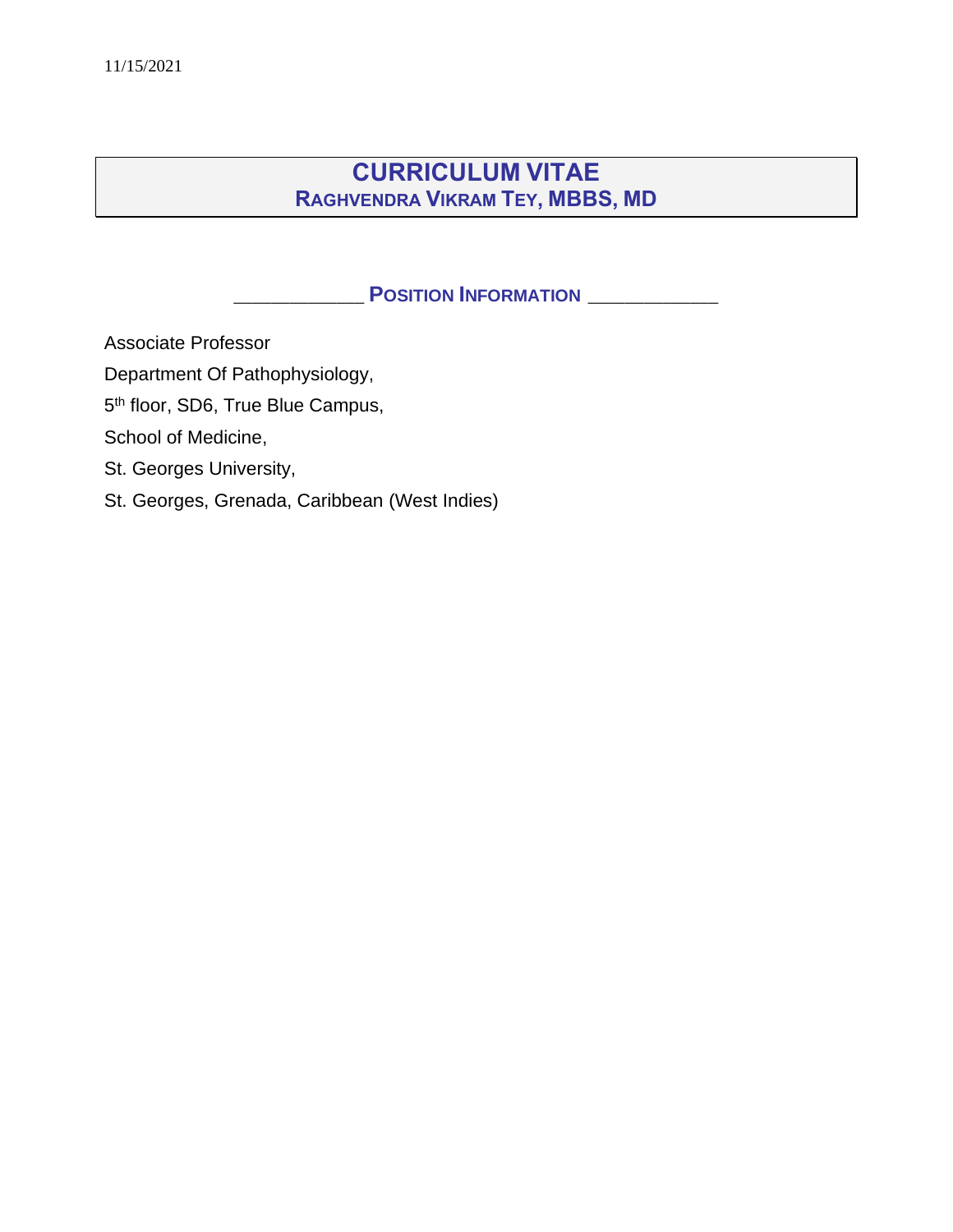11/15/2021

### $E$ *DUCATION*

- 1. Musculoskeletal Ultrasound Online Bachelors course by SonoSkills (Netherlands), 2018 September- 2019 September.
- 2.Online Course on Bioprinting 3D Printing Body Parts; University of Wollongong, Australia; April - March 2018.
- 3. **Fellowship** in Stem Cell Therapy (**FSCT**); American Academy Of Anti-Aging and Regenerative Medicine (USA) 2017 - 2018.
- 4. Passed Step 1, Step 2 CK & Step 2 CS, December 2014
- 5. MD (**Residency**) in Biochemistry/Clinical Biochemistry/Chemical Pathology from K.M.C Mangalore, Manipal University, India, June 2008- June 2011.
- 6. MBBS: MBBS (**MD equivalent, as per US education system**) from Yenepoya Medical College, Mangalore, Affiliated with Rajiv Gandhi University of Health Sciences, Bengaluru, India. October 2000- April 2006.

# \_\_\_\_\_\_\_\_\_\_\_\_\_\_ **REGISTRATION DETAILS** \_\_\_\_\_\_\_\_\_\_\_\_\_\_

- 1. General Practice/Family Medicine, Grenada Medical & Dental Council Reg # 1091
- 2. MD: Registered with Karnataka Medical Council, Bengaluru with Reg. no.73535.
- 3. MBBS: Registered with Karnataka Medical Council, Bengaluru with Reg. no.73535.

# \_\_\_\_\_\_\_\_\_\_\_\_\_\_ **ADDITIONAL CONTINUING EDUCATION** \_\_\_\_\_\_\_\_\_\_\_\_\_\_

- 1. Hands-on workshop in Regenerative Medicine by Bio-Trac, MD, the USA on Exosomes(4 days), March 2020.
- 2. Hands-on workshop in Regenerative Medicine by Bio-Trac, MD, the USA on Generating Neuronalcells from iPSC's (Induced pluripotent stem cells) (4 Days), Jan 2020.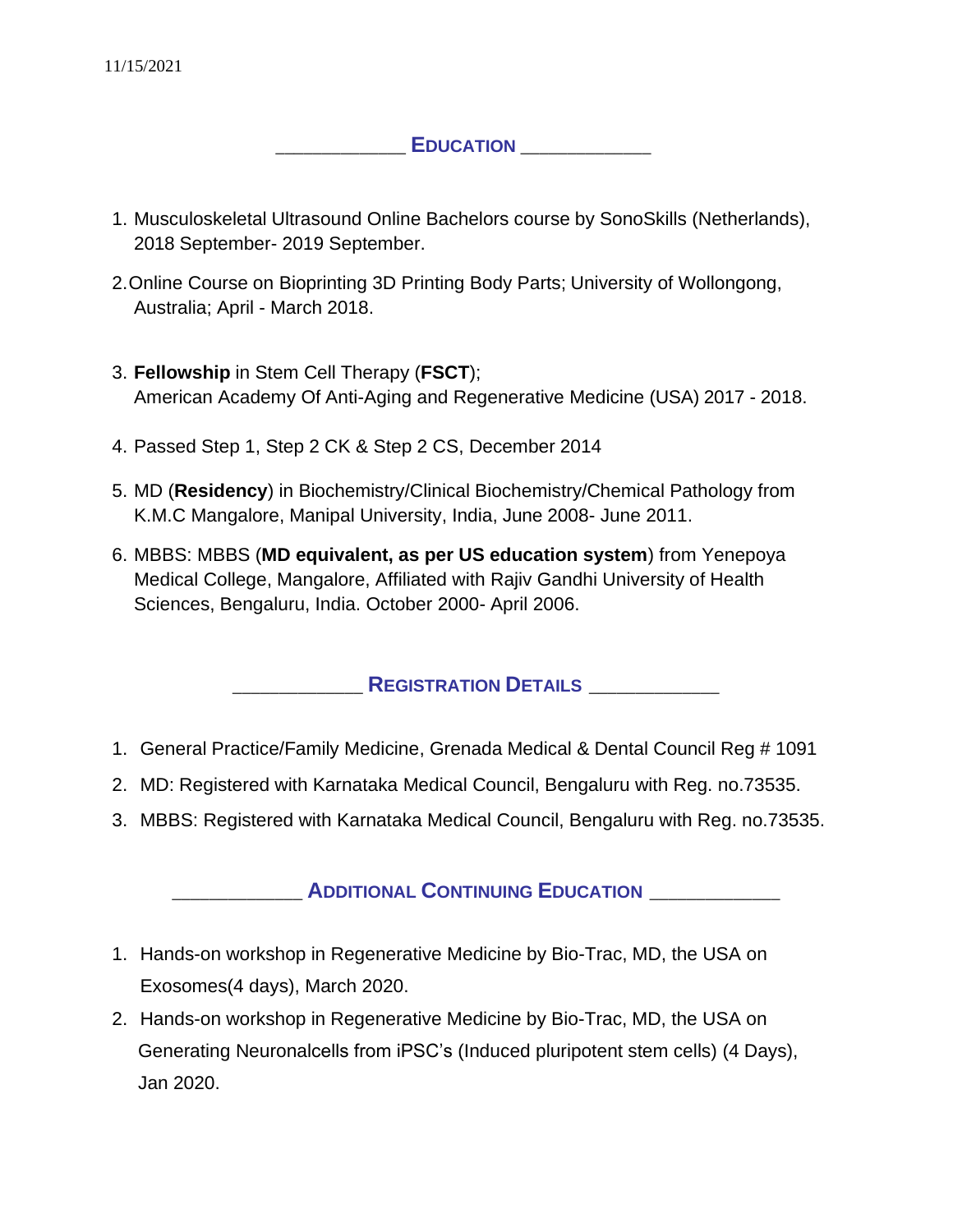- 3. Trained in the Mentorship program by International Society for Cell& Gene Therapy (ISCT) 2018-2019.
- 4. Training in Flowcytometry at BD (Becton, Dickinson, and Company) Academy, New Delhi, July 2018.
- 5. Certified in Lab Quality Management & Internal Audit as per *ISO— 15189:2007.* Program Conducted by Centre for Electronics Test Engineering,Bengaluru 2009.
- 6. Trained in NABL(National Accreditation Board For Testing and Calibration Laboratories, accreditation done by Department of Science & Technology, Government of India) accredited Clinical Biochemistry & Hematology laboratory at the central laboratory of K.M.C Mangalore, Manipal University, 2009.

# \_\_\_\_\_\_\_\_\_\_\_\_\_ **POSITIONS HELD** \_\_\_\_\_\_\_\_\_\_\_\_\_\_

- 1. Associate Professor, Department of Pathophysiology, School of Medicine, St. Georges University, Grenada since February 2017.
- 2. Deputy Chair, Department of Pathophysiology, School of Medicine, St. Georges Universitysince July 2017 - August 2021.
- 3. Deputy content manager Pathophysiology course, School of Medicine, St. Georges University since Feb 2017.
- 4. Module Coordinator, Term 5, Pathophysiology Course Since 2019.
- 5. Course Director, Basic science foundation and clinical reasoning course, Department of Pathophysiology, Saint Georges University starting July 2018 - June 2021.
- 6. Assistant Professor, Biochemistry, Saba University School of Medicine since September 2013 - Feb 2017.
- 7. Clinical Skills examiner for all semesters since September 2013 Dec 2014.
- 8. Lecturer in Chemical Pathology for St. Augustine, University of the West Indies, Trinidad & Tobago, since Aug 2011.
- 9. Resident and Tutor, Department of Biochemistry/ Clinical Biochemistry, K.M.C Mangalore, Manipal University; 2008-2011.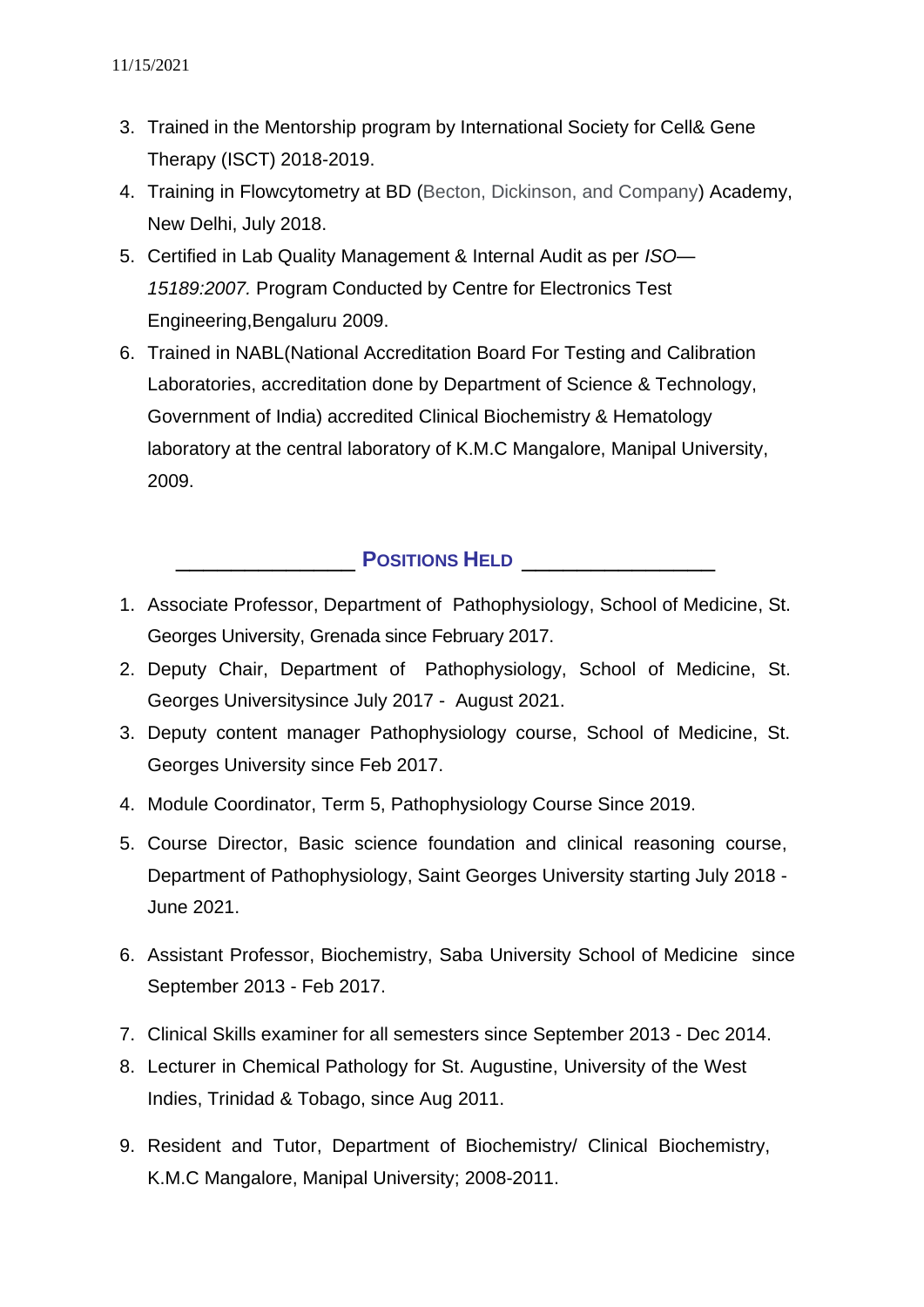### \_\_\_\_\_\_\_\_\_\_\_\_\_\_ **TEACHING** \_\_\_\_\_\_\_\_\_\_\_\_\_

- 1. At Saint Georges University, Grenada (US-based curriculum)
- My primary responsibility is teaching Pathophysiology (since February 2017) to 5th-semester medical students in a system-based spiral curriculum, reviewing organ system-related aspects of basic sciences such as Molecular biology, Clinical Biochemistry, Pathology, and treatment aspects, integrating Basic Sciences and Clinical Medicine. I have taught lectures on topics such as Renal system, Hematology, GIT, Immunology, Female Genital System, Hepatobiliary system, and Multisystem disorders. I also conduct Clinical Vignette-based classes, (in the topics mentioned earlier) helping students develop a better understanding of the organ system and improve their multiple-choice questionsolving skills. I conduct Themed office hours (on lecture topics mentioned earlier), discussing aspects that could not be covered during the lecture.
- Worked as course director for a Clinical case-based small groups course, reviewing high yield Basic Science topics for Step 1 (2017-2021).
- Designed a new Clinical case-based small groups course (2021) promoting Physician like thinking in 5th-semester students, to prepare them well for step 2 CK.
- Taught Pathophysiology to Nursing students. (2017-2018)
- Involved in training of tutors (Fresh MD graduates) in delivery of the small group sessions both as a leader and a facilitator.
- Guiding junior faculty (Instructors and assistant professors) in carrying out various teaching responsibilities.
- 2. At Saba school of Medicine, Dutch Caribbean (US-based curriculum)
- Taught Biochemistry & Molecular Biology (2013- 2017), Pathology (2016-2017) and participated as an examiner for Clinical skills (2016-2017) across various semesters.
- Started an integrative course for a review of Basic Sciences topics in order to facilitate a better understanding of Clinical Medicine (2016-2017).
- Providing research guidance to students in RLRA (2013-2017).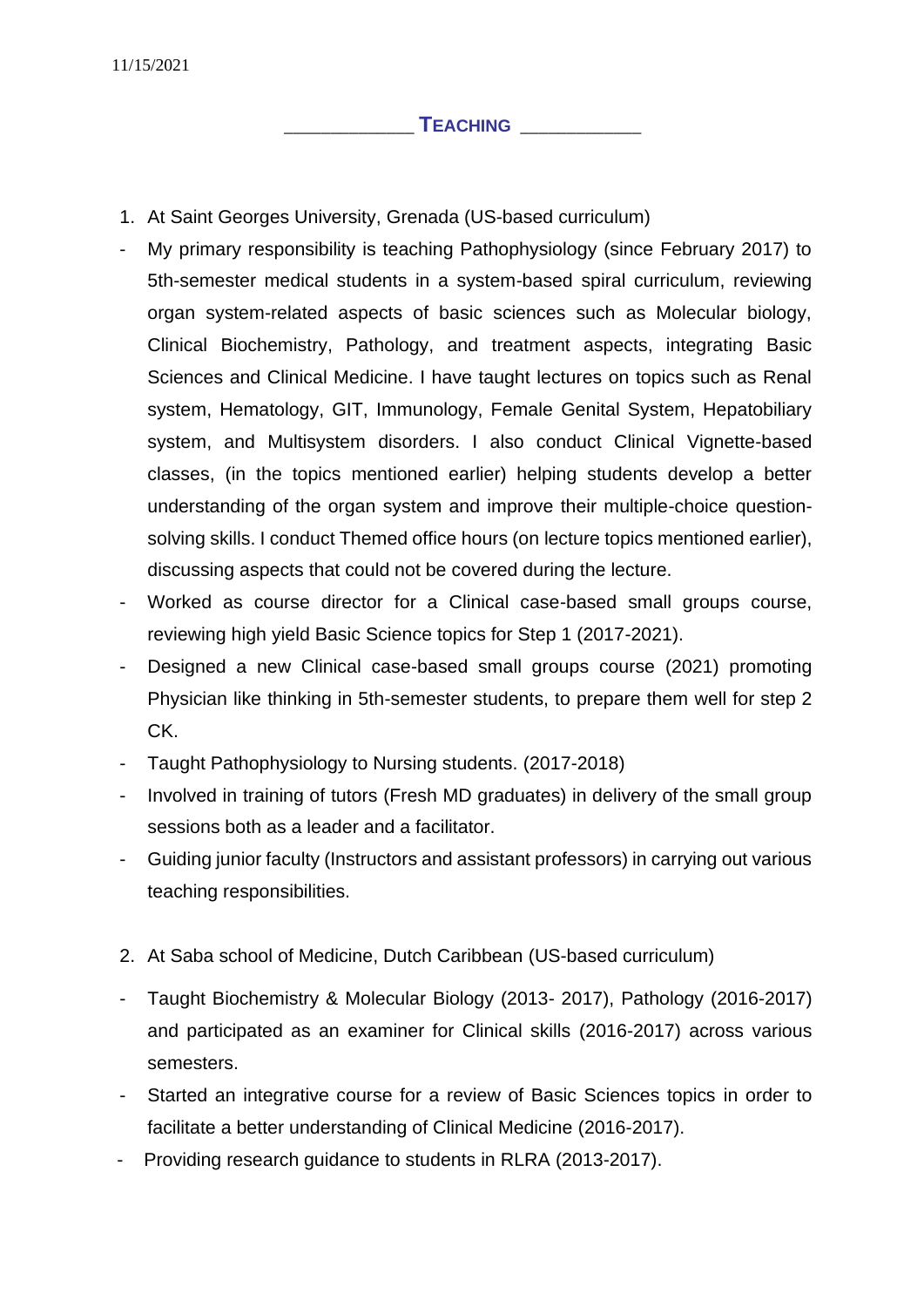- Designed Clinical correlation course for 2<sup>nd</sup>-semester students (2013 – Jan 2017).
- 3. At the University of the West Indies, Trinidad & Tobago campus. (Curriculum affiliated to University of London)
- My primary role was teaching students ( $1<sup>st</sup>$  year and  $3<sup>rd</sup>$  Year) in the discipline of Medicine, Dentistry, MSc & veterinary medicine in Clinical Biochemistry/Chemical Pathology & Medicine. This involved lectures, PBL( Problem based learning/Small group teaching).
- Started patient-based, bedside clinical case discussions in Applied Biochemistry/Chemical Pathology to facilitate application-based learning.
- Involved in conducting exams with NBME type questions.
- 4. During the residency,
- Tutor in the Department of Biochemistry/Clinical Biochemistry (2008-2011). My Teaching responsibilities included training and supervising (1<sup>st</sup>- year medical students) in laboratory experiments.
- Involved in bedside patient-based teaching for  $4<sup>th</sup>$ -year medical students.

\_\_\_\_\_\_\_\_\_\_\_\_\_\_ **SERVICES** \_\_\_\_\_\_\_\_\_\_\_\_\_

- 1. Faculty Student Selection Committee Member since November 2019.
- 2. Standing Member for School of Medicine, Judiciary Panel since Oct 2017.
- 3. Deputy Content manager, Pathophysiology course
- 4. Basic science foundation and clinical reasoning course content manager and reviewer Feb 2017 – August 2021
- 5. Member of Focus Group reporting to basic sciences curriculum committee Fall 2017 & Spring 2018.
- 6. School of Medicine, Basic science faculty Promotion committee for Spring and fall 2017
- 7. Member of Course review committee for 1<sup>st</sup> year MD course in fall 2017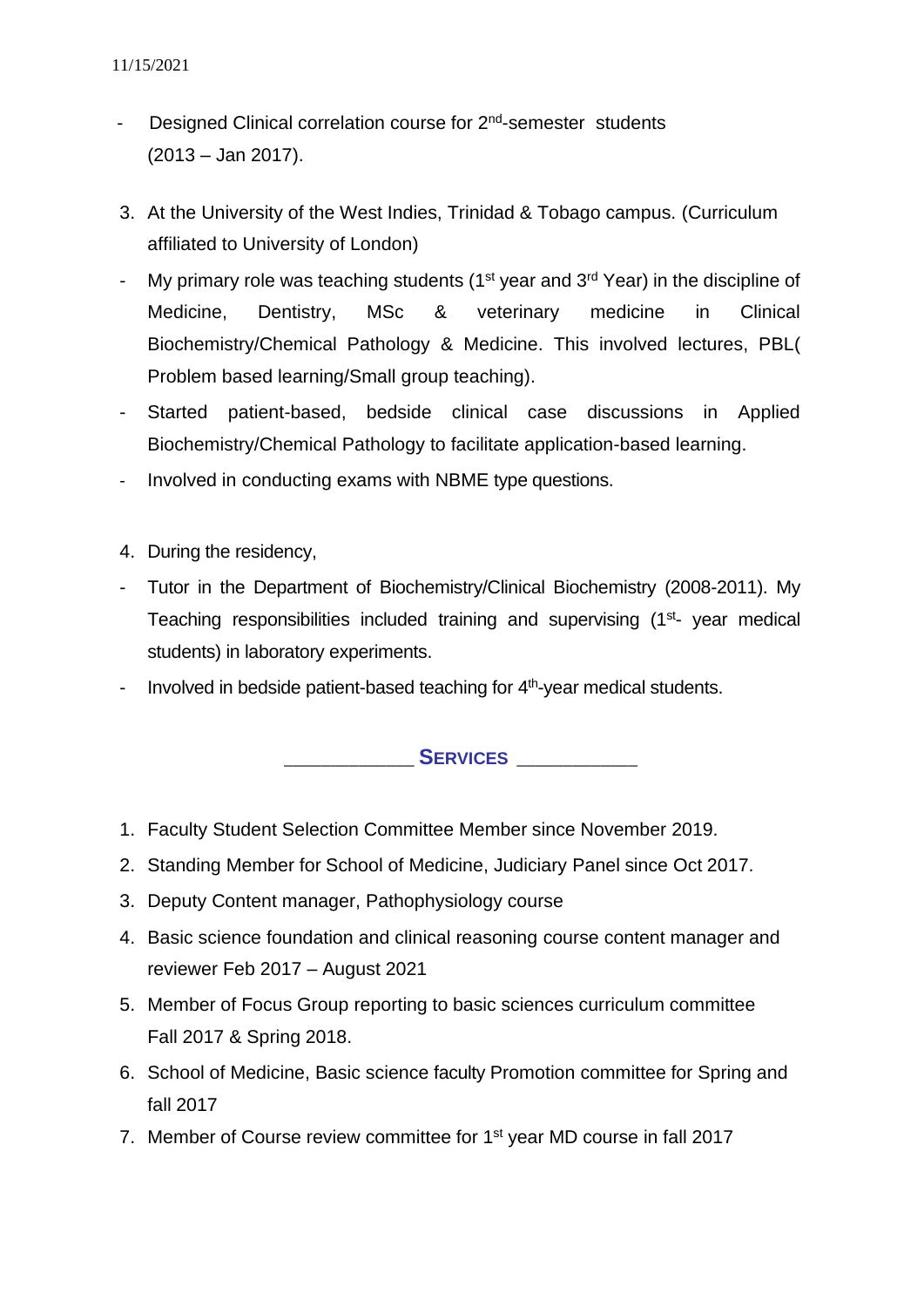#### 11/15/2021

## \_\_\_\_\_\_\_\_\_\_\_\_\_\_ **ON CAMPUS TRAINING** \_\_\_\_\_\_\_\_\_\_\_\_\_\_

- 1. Facilitate learning with Podcast; March 28<sup>th</sup>, 2017
- 2. Turning Point 7 training; Aug 2017
- 3. Online new Turning point training.
- 4. Training in Sakai usage.

\_\_\_\_\_\_\_\_\_\_\_\_\_\_ **MEMBERSHIPS**\_\_\_\_\_\_\_\_\_\_\_\_\_\_

- 1. West Indian Immunology Society since 2021
- 2. California Institute of Regenerative Medicine (Via Linkedin)
- 3. International Society For Cell & Gene Therapy (Dec 2019- Dec 2020)
- 4. American Society for Clinical Pathology (via Linkedin)
- 5. American Association for Clinical Chemistry (via Linkedin)
- 6. CPMBCB: Chemical Pathology (via Linkedin)
- 7. Laboratory Management Professionals- Hospital & Independent Laboratories (via Linkedin)
- 8. Molecular Diagnostic Professional Network (via Linkedin)
- 9. The Teaching Professor (via Linkedin)

# \_\_\_\_\_\_\_\_\_\_\_\_\_\_ **PRESENTATIONS & CONFERENCES** \_\_\_\_\_\_\_\_\_\_\_\_\_\_

- 1. **Key Note speaker** on Advanced Therapies in Cancer, Texila American University, Guyana, Nov 2019.
- 2. **Key Note speaker** on Integration of Regenerative Medicine in Medical curriculum**; Session chair** at World congress on Infectious diseases and Stem Cell Biology, **Tokyo** Sept. 3-4, 2018.
- 3. Academic cGMP Symposium: Cellular therapeutics & Translational Medicine,Li Ka Shing Centre for learning & Knowledge, **Stanford University**, CA, March 19, 2018
- 4. ICSMB Jan 2016, **IIT Kharagpur**, India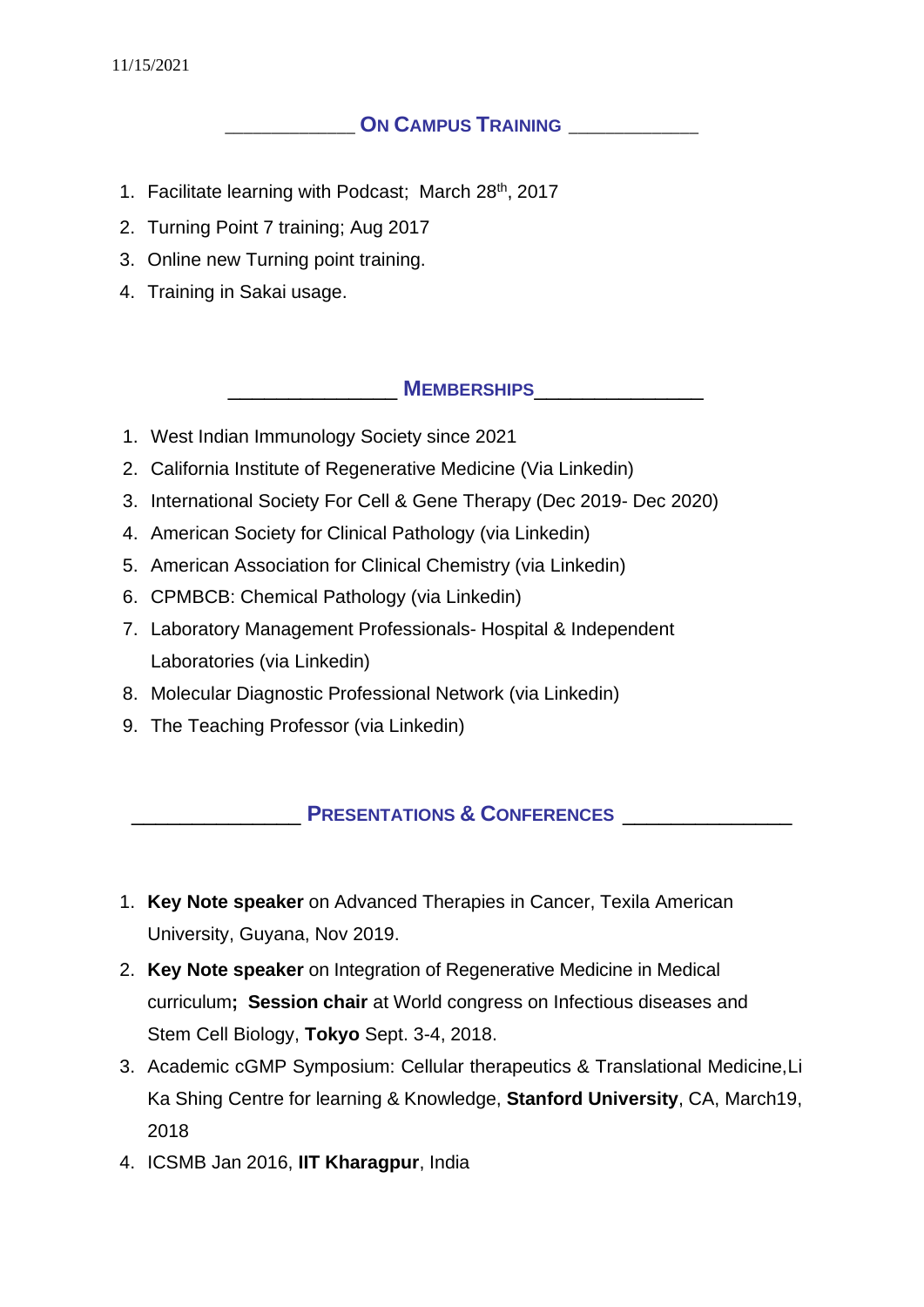- 5. ACBIOCON Dec 2014, AIIMS, Jodhpur, India
- 6. AMBICON (Association of Medical Biochemists of India Conference) 2009 & 2010.
- 7. Molecular diagnostics hands-on workshop at Indo American Cancer hospital and research institute, Hyderabad, India, 2009.
- 8. CMEs attended: From 2008 2011
	- a. Genomics & Proteomics
	- b. Research Methodology
	- c. Laboratory Automation
	- d. Anemia

### \_\_\_\_\_\_\_\_\_\_\_\_\_\_ **RESEARCH & PUBLICATIONS** \_\_\_\_\_\_\_\_\_\_\_\_\_\_

#### **DISSERTATION**

Serum Cortisol levels in smoking and non-smoking population of 1<sup>st</sup> and 3<sup>rd</sup>-year medical students. K.M.C, Mangalore, Manipal University 2011.

- 1. Sreekantha, Sheetal D, Satish T G, Priya Hilda D'souza, Rangaswamy, **Raghavendra Tey,** Manjunatha Goud Bk, Vivian D'souza, Prasannachandra M.Tonsilolith: A case report; International Journal of Pharma and Bio Sciences: Vol 2/ Issue 1/ Jan-March 2011.
- 2. Vivek R Joshi, Arup Kumar Banerjee, Ayaz Khurram Mallick, Ravindra Maradi, Gummadi Maheshwar Reddy, **Raghavendra Vikram Tey**. A correlation study between serum zinc and plasma total cholesterol, high densityand low-density lipoprotein cholesterol in thyroid dysfunction: International Journal of Pharmaceutical Sciences Review and Research, 2011:7
- 3. Sreekantha, Satisha T G, Avinash S S, Manjunatha Goud B K, Remya, Sudhakar G K, Rangaswamy R, **Raghavendra Vikram Tey.** Magnesium andcalcium levels in early surgical menopause:Jcdr,2011 Feb,Vol-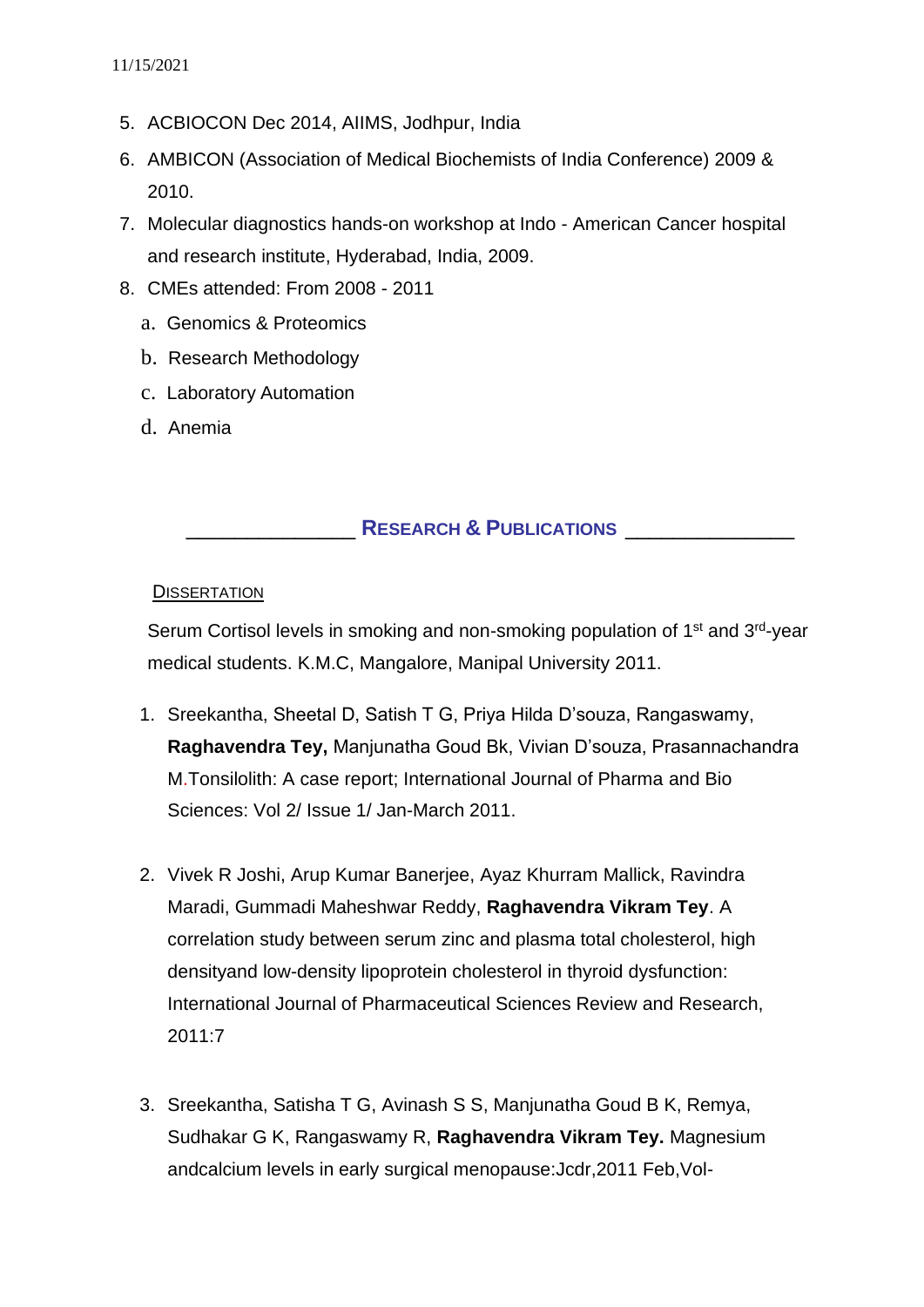5(1):55-57.

- 4. **Raghvendra Tey,** Pallavi H, Vivek Joshi. Impact of cigarette smoking on perceived stress and serum cortisol among medical students. Online journal, [www.ijhsr.org,](http://www.ijhsr.org/) Published in July 2014.
- 5. **Raghvendra Tey**, Poornima Manjrekar, Vivian D' Souza. Comparison of fasting plasma glucose among smoking and non-smoking medical student population. Online journal, [www.ijsr.net/v3i7\\_03.php,](http://www.ijsr.net/v3i7_03.php) Published in July 2014.

\_\_\_\_\_\_\_\_\_\_\_\_\_\_ **HONORS** \_\_\_\_\_\_\_\_\_\_\_\_\_\_

1. **Humanitarian work**: Organized safe evacuation (Given Because of the COVID situation) of 20 Indian Citizens & Medical Students from Grenada to India in July 2020: **Acknowledged** by the Honorary High Commission Of India, Port of Spain, Trinidad & Tobago.

### \_\_\_\_\_\_\_\_\_\_\_\_\_\_ **EXTRACURRICULAR ACTIVITIES**\_\_\_\_\_\_\_\_\_\_\_\_\_\_

- 1. Attending medical camps with Foreign Indian nationals of Trinidad & Tobago organization(FINTT) in Trinidad & Tobago 2012-2013.
- 2. Anchored cultural events/programs during Residency for staff and students 2008-2010.
- 3. Class representative throughout the MBBS program.
- 4. Cricket, Volleyball and Table tennis Competitions.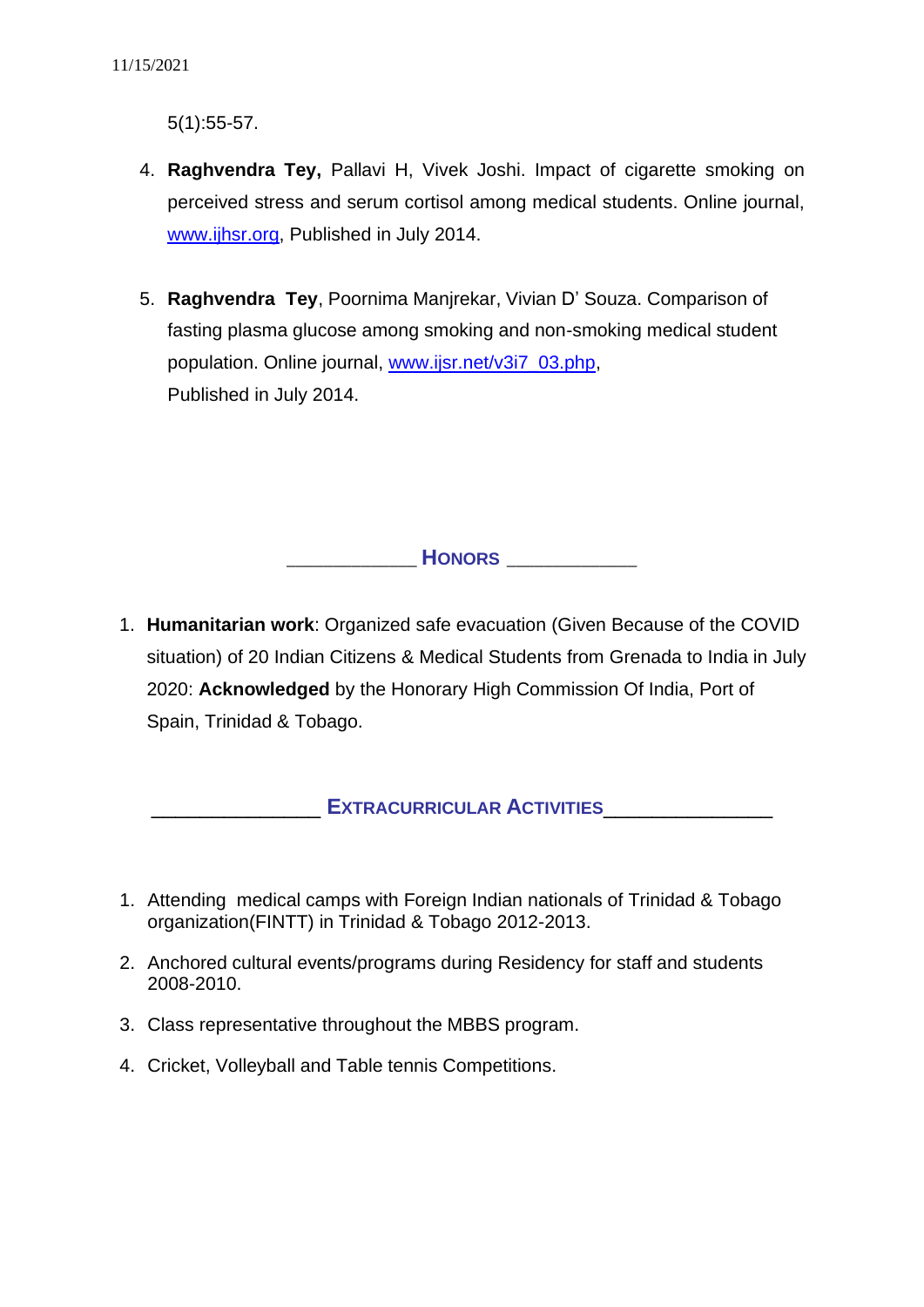\_\_\_\_\_\_\_\_\_\_\_\_\_\_ **PROFESSIONAL CLINICAL EXPERIENCE** \_\_\_\_\_\_\_\_\_\_\_\_\_\_

- 1. Endocrinology, Department Of Medicine, University of West Indies,Trinidad & Tobago; April 2013- July 2013
- 2. Internal Medicine, Cardiology and Nephrology as a part of a clinical rotation during Residency training, 2008 - 2011.
- 3. Doctor-on-call at Apollo Hospital, Bannerghatta, Bengaluru; 2008 (Feb-May).
- 4. Casualty Medical Officer at K.G.S Hospital, Kaiga, Karwar; 2006 2007.
- 5. Resident house officer, Department of Surgery, Sanjay Gandhi Memorial Hospital, Delhi (DHS); 2006.
- 6. Chief Medical Officer at Moolchand Medicity, Delhi; 2006.
- 7. Internship at Yenepoya Hospital, Derelakatte, Mangalore from RajivGandhi University Of Health Sciences, Bangaluru; 2005-2006.